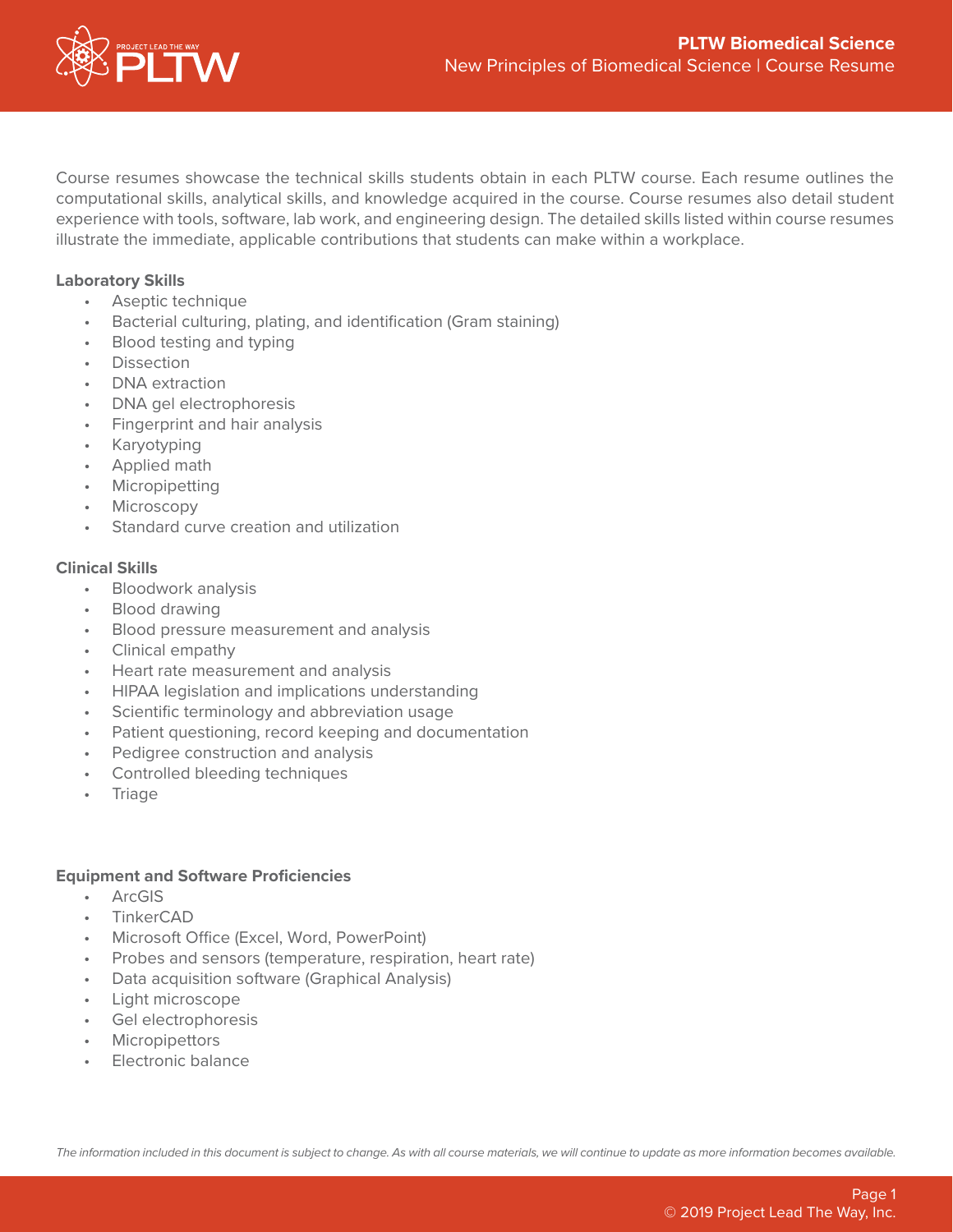

# **Scientific Experimentation Skills**

- Design and conduct reliable scientific experiments
- Analyze and interpret laboratory data
- Construct graphs (by hand and using graphing software)
- Interpolate and extrapolate data from a graph
- Draw conclusions based on experimental data
- Thoroughly and clearly communicate results and conclusions both orally and in writing

## **Design Process Experience**

- Solve a problem using an iterative design process
- Work collaboratively on a design team to design a product or solve a problem
- Document in detail the design process used to solve a problem or design a product
- Develop a detailed and comprehensive design brief
- Brainstorm to generate creative ideas and potential solutions to a problem
- Carry out a plan to compare alternate solutions and select the best solution path
- Evaluate a design solution with respect to design criteria and constraints

## **Professional Skills**

- Team collaboration
- Peer review and feedback
- Project management
- Problem-solving
- Oral communication and presentation
- Technical writing
- Ethical reasoning

## **Course Knowledge**

- **Bioethics**
- Biomedical science careers
- Body systems (selected) anatomy and physiology
- Cancer biology
- Cell biology
- Crime scene investigation
- Disease treatment and prevention
- Drug design
- Emergency medicine and medical surge
- Forensic investigation, manner, mechanism and cause of death
- High throughput screening (HTS)
- Homeostasis and positive and negative feedback mechanisms
- Infectious disease transmission
- Inheritance
- Interrelationship between body systems, health, and disease
- Mitosis and meiosis
- Molecular biology
- Pathology of disease: infectious, hereditary, and physiological diseases
- Protein synthesis
- Punnett squares

*The information included in this document is subject to change. As with all course materials, we will continue to update as more information becomes available.*